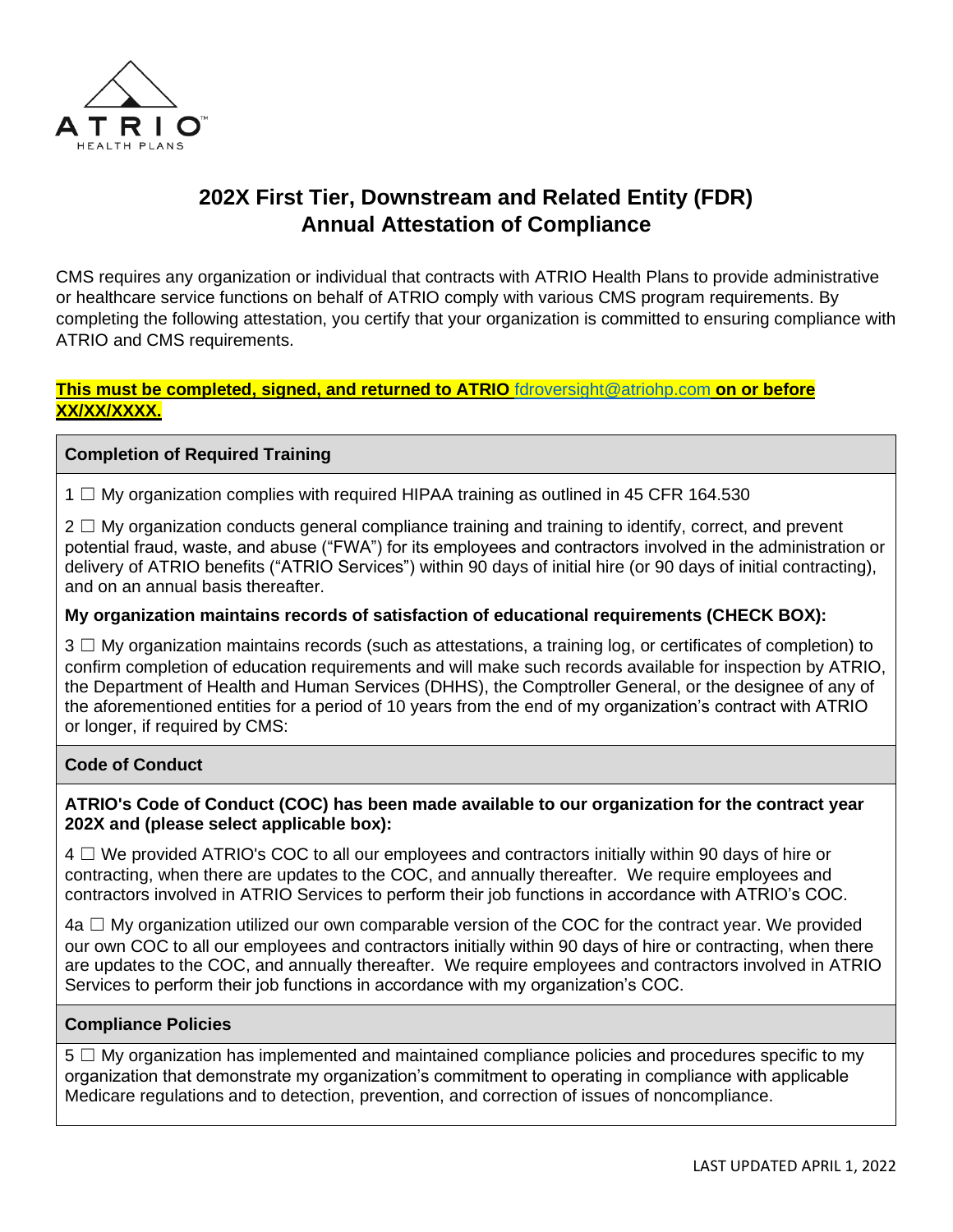$6 \Box$  My organization has distributed compliance policies to our employees who support ATRIO's Medicare business within 90 days of hire, when there are updates to the policies and annually thereafter.

# **LEIE/EPLS Exclusion Screening**

7 □ During the contract year, my organization reviewed the DHHS Office of the Inspector General (OIG) List of Excluded Individuals and Entities (LEIE) and the GSA Excluded Parties Lists System (EPLS) prior to the hiring or contracting of any new employee, temporary employee, volunteer, consultant, governing body member, subcontractor or downstream entity, and monthly thereafter, to ensure that none of these persons or entities are excluded or become excluded from participation in federal programs.

## **Reporting Non-Compliance, FWA and HIPAA Incidents**

8 □ During the contract year, my organization's employees and contractors were informed of their obligation to report any suspected FWA, non-compliance or HIPAA incidents for internal investigation. My organization maintains a reporting mechanism that allows employees and contractors to report HIPAA incidents and suspected FWA or non-compliance anonymously.

9 □ My organization prohibits retaliation or intimidation against anyone who reports suspected FWA or noncompliance in good faith.

If the above stated verbiage does not align with the actions of your organization, please provide an explanation below:

## **Offshore Subcontractor Reporting**

During the contract year, my organization and/or any of its downstream or related entities (CHECK ONE):

 $10 \Box$  DID

 $10a \Box$  DID NOT

engage in offshore operations for any administrative or healthcare services related to ATRIO business. If your organization and/or any of our downstream/related entities engaged in offshore operations related to ATRIO business, please complete the "Offshore Subcontractor Attestation" for each entity.

## **Downstream Entity Oversight**

11  $\Box$  My organization does not delegate performance of ATRIO Services to any other entity.

12 □ My organization delegates performance of one or more of the ATRIO Services to any other entity, and: